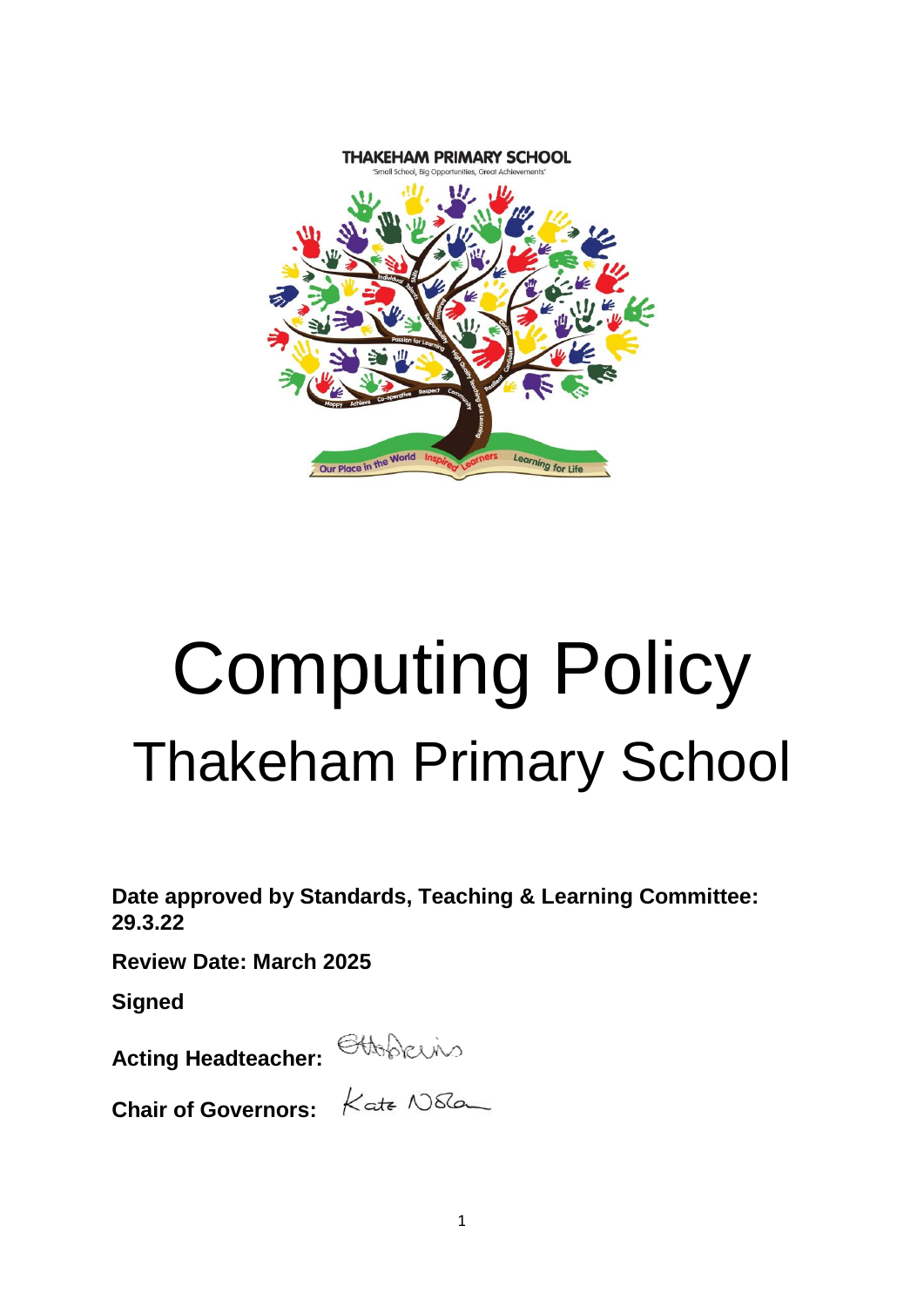# **Intent**

Our aim is to provide a high-quality computing education which inspires learners to use computational thinking and creativity to understand the potential of technology and start to build computing skills for the future. The curriculum will teach children key knowledge about how computers and computer systems work, and how they are designed and programmed. The children will have the opportunity to gain an understanding of computational systems of all kinds, plugged or unplugged. We want them to become digital creators, using technology to support other areas of their work and lives, and also to understand the responsibilities of being digital consumers on their time, relationships and wellbeing. We teach them to become good digital citizens, to know how to stay safe and keep others safe online, to be aware of the need to test out what and who they see and the importance of what they share in creating their own digital footprint.

By the time they leave Thakeham Primary, children will have gained key knowledge and skills in the three main areas of the computing curriculum:

# **Computer Science**

- To enable children to become confident coders on a range of devices.
- To create opportunities for collaborative and independent learning.
- To develop children's understanding of technology and how it is constantly evolving.

# **Digital Literacy**

- To enable a safe computing environment through appropriate computing behaviours.
- To allow children to explore a range of digital devices.
- To promote pupils' spiritual, moral, social and cultural development.

## **Information Technology**

- To develop ICT as a cross-curricular tool for learning and progression.
- To promote learning through the development of thinking skills.
- To enable children to understand and appreciate their place in the modern world.

## **British Values within Computing**

Children at Thakeham Primary School demonstrate the following values whilst learning about Computing by:

## **Democracy**

- Listening to everyone's ideas in order to form a majority.
- Working as part of a team and collaborating to use computing devices effectively

## **Rule of Law**

- Developing knowledge of lawful computing behaviours.
- Demonstrating respect for computing laws.

## **Individual Liberty**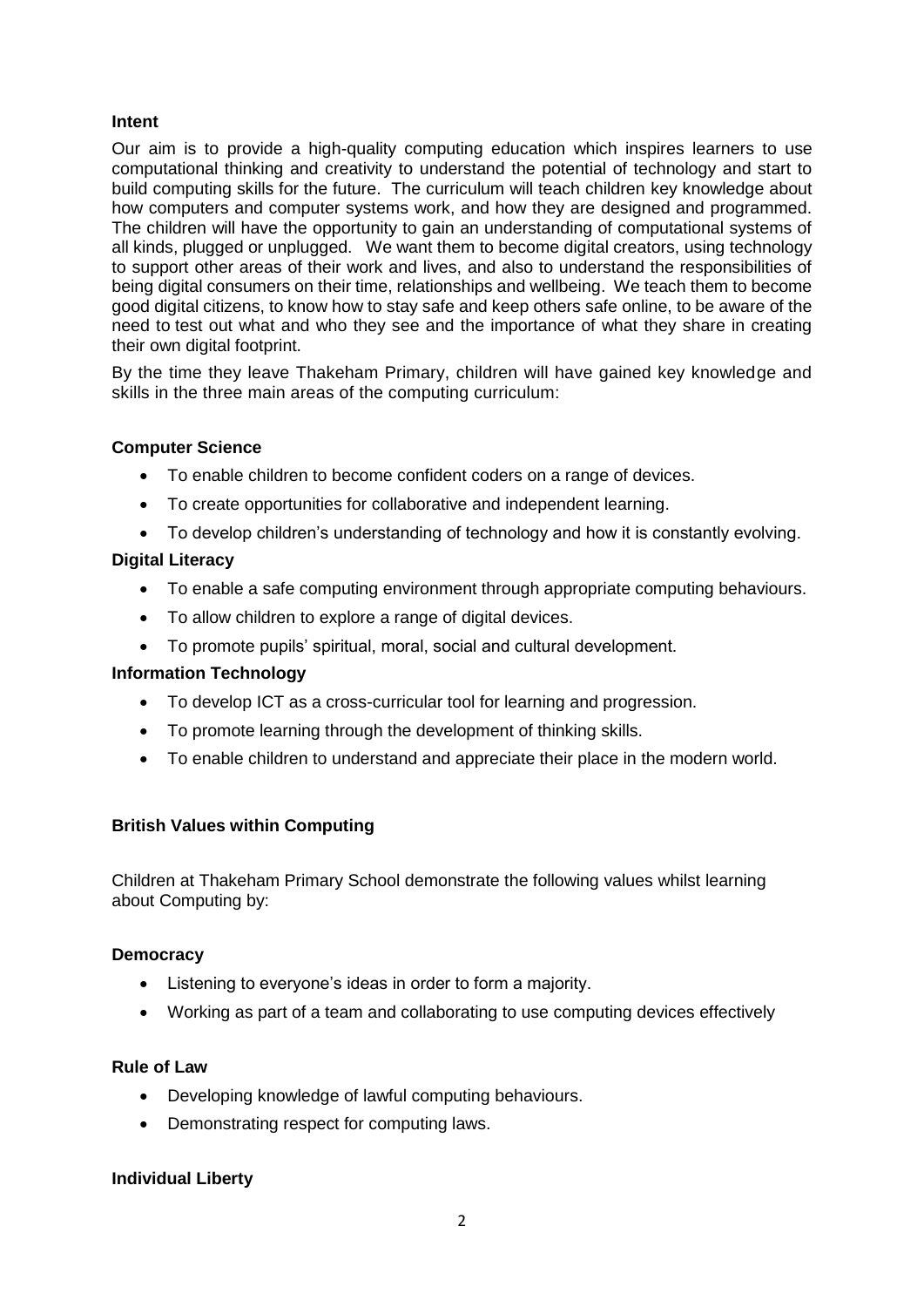- Taking responsibility for our own computing behaviours.
- Challenging stereotypes and bias.
- Exercising rights and personal freedoms safely through knowledge of E-safety

## **Respect and Tolerance**

- Showing respect for other cultures when undertaking research using computing devices.
- Providing opportunities for pupils of all backgrounds to achieve in computing.

## **Implementation**

# **Early Years Foundation Stage**

It is important in the Foundation Stage to give children a broad, play-based experience of Computing in a range of contexts, including outdoor play. Computing is not just about computers. Early years learning environments should feature Computing scenarios based on experience in the real world; such as role play. 'Computational Thinking' is a set of problem solving skills that we can use in everyday life. Children gain confidence, control and language skills through opportunities to explore using non-computer based resources such as metal detectors, controllable traffic lights and walkie-talkie sets. Recording devices can support children to develop their communication skills. This is particularly useful with children who have English as an additional language. Teachers facilitate children's curiosity with challenge and modelling how to use the equipment carefully and safely.

# **Key Stages 1 and 2**

In order to develop the Computing and ICT capability and understanding of each child we will provide through our planning:

- Computing through all three strands taught within the classroom.
- Continuity throughout the school to ensure that experience and skills are developed in a cohesive and consistent way.
- Access to chrome books and tablets within class or in designated communal areas.
- Experience of a variety of well-planned, structured and progressive activities.
- Experience cross-curricular links to widen children's knowledge of the capability of computing including safe use of the Internet and other digital equipment.
- Opportunities for children to recognize the value of computing and ICT in their everyday lives and their future working life as active participants in a digital world.

By doing this we will fulfil the requirements of the National Curriculum.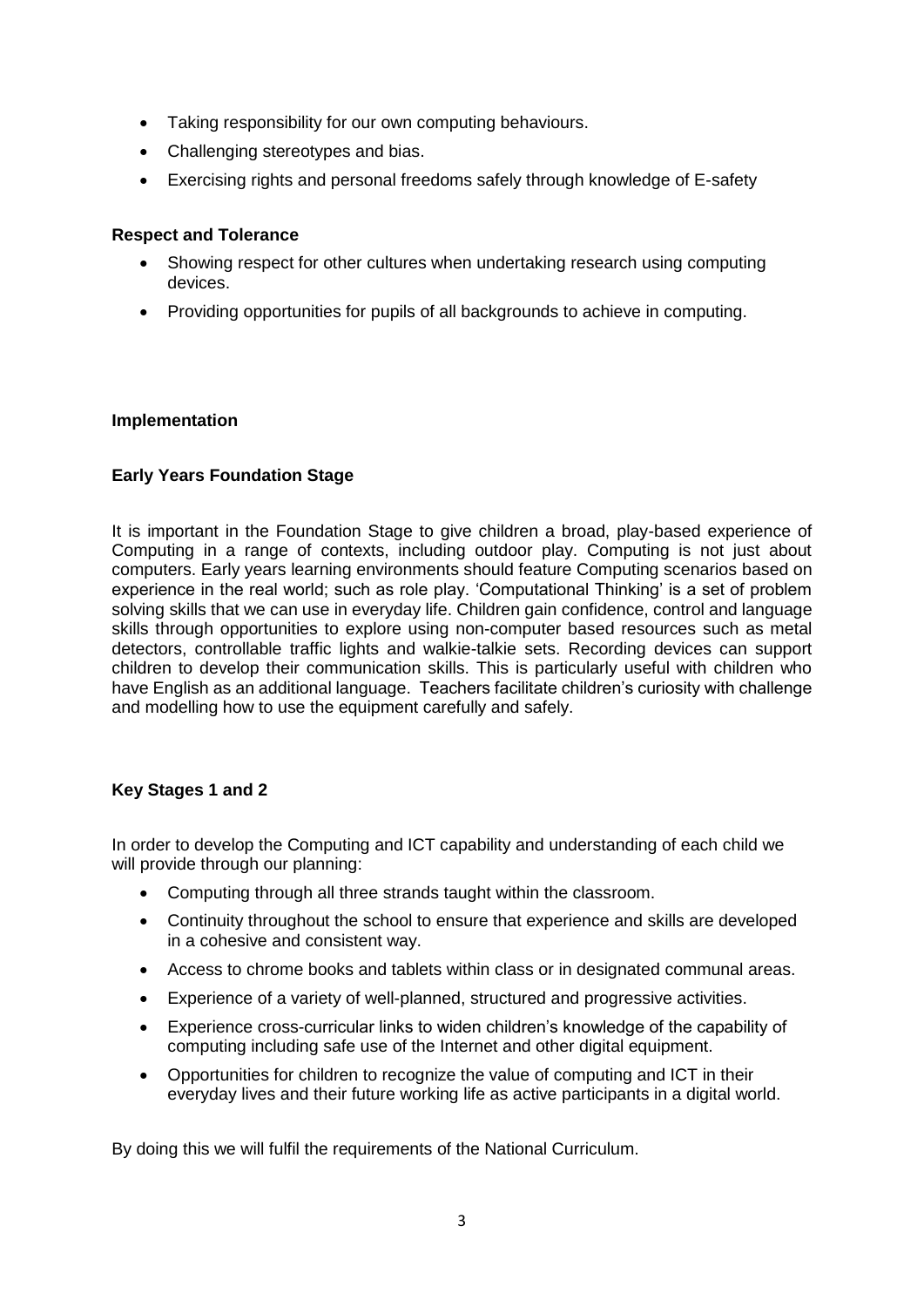# **Differentiation**

We differentiate through ensuring:

- that we have taken into account pupils' previously acquired knowledge, skills and experiences.
- accessibility settings are used on computers, e.g. modifications are made to enlarge font or reduce visual distress.
- multi-sensory teaching approaches (visual, auditory, tactile, kinaesthetic) are used.

# **Cross Curricular Links**

At Thakeham Primary School, children have the opportunity to develop their computing skills in a variety of challenging and stimulating activities. Computing can support and enhance all areas of the National Curriculum. Key skills, such as speaking, listening, reading, writing, thinking and creativity skills, are also reinforced throughout computing lessons.

# **Equality**

We are committed to providing equal opportunities for everyone. We value the diversity of individuals within the school and beyond. Learning to live and work together, and respect each other is expected throughout the school in line with our Equalities policy and Staff Code of Conduct.

## **Inclusion**

It is our policy to ensure that all children, regardless of race, class or gender, should have the opportunity to develop computing and ICT capability. We aim to respond to children needs and overcome potential barriers for individuals and groups of children by:

- Ensuring that all children follow the scheme of learning for Computing.
- Providing curriculum materials and programmes, which are in no way class, gender or racially prejudice or biased.
- Providing opportunities for our children who do not have access at home to use the school computers/Internet to develop independent learning.
- Providing suitable challenges for more able children, as well as support for those who have emerging needs.
- Responding to the diversity of children's social, cultural and ethnographical backgrounds.
- Overcoming barriers to learning through the use of assessment and additional support.
- Communication or language difficulties by developing computing skills through the use of all their individual senses and strengths.
- Movement or physical difficulties by developing computing skills through utilising their individual strengths.
- Behavioural or emotional difficulties (including stress and trauma) by developing the understanding and management of their own learning behaviours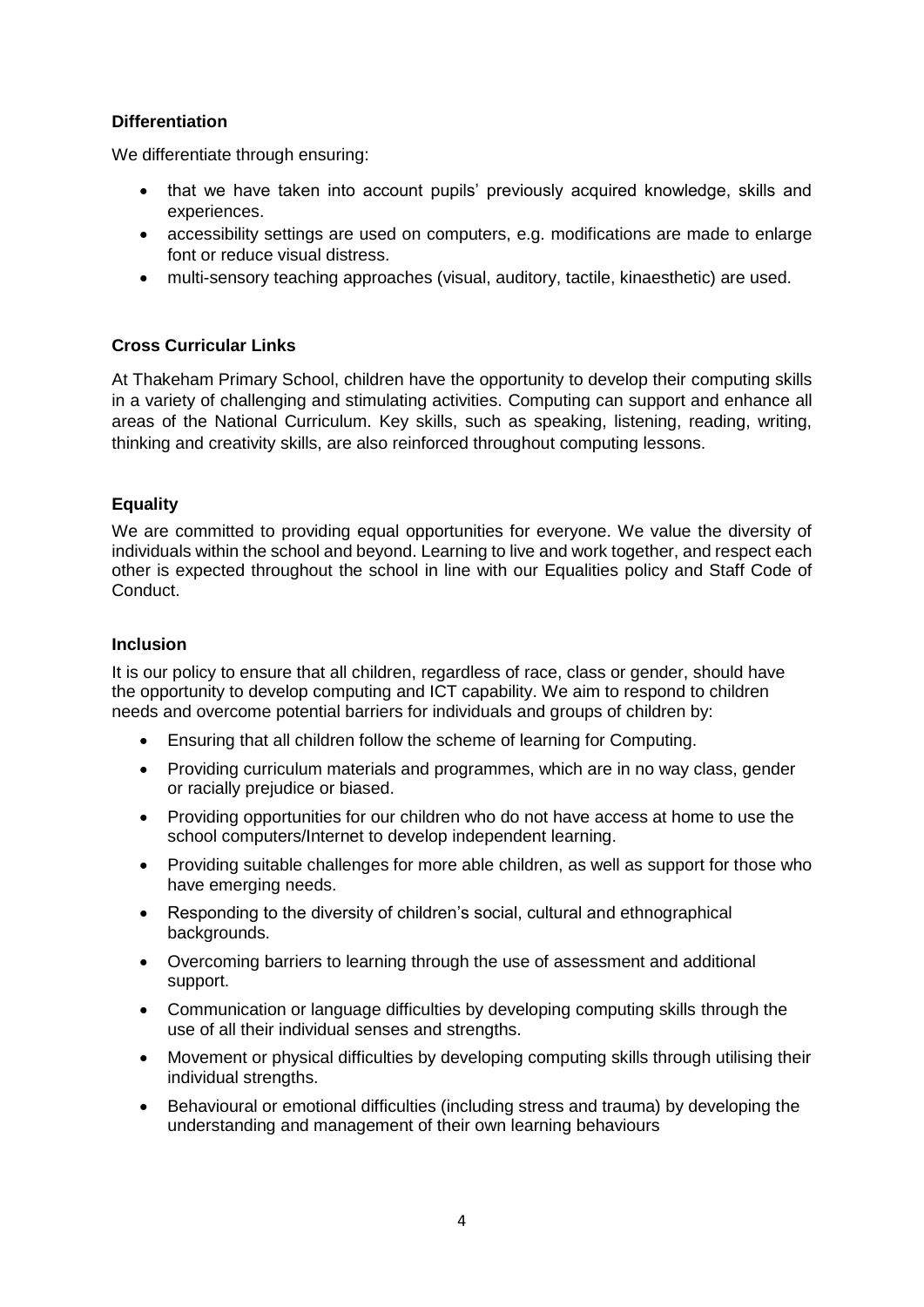#### **Present Resource Provision**

Each class benefits from a teacher laptop and Clevertouch screen. A Clevertouch screen and laptop are also available in the Food Technology Room. The school hall also has a laptop, screen and audio visual resources. The temporary hall has available a laptop, projector and interactive whiteboard.

Classrooms have up to 3 student devices. The school has a class set of chrome books stored centrally in the library. The school has 12 tablets also situated in a separate trolley. Two further tablets are available for sole use by EYFS staff.

Each machine has internet access and all the relevant applications needed to teach computing in school.

In addition to the above there is a variety of other ICT equipment and software available for all machines.

To ensure that copyright laws are adhered to, staff, pupils and parents are not permitted to run software brought in from outside school on school machines.

#### **Online Safety**

We have an Online Safety and Acceptable Use policies for staff and pupils to allow the safe and efficient use of the Internet for both staff and pupils in an educational context.

Online safety is incorporated into our computing curriculum and is an integral part of each computing unit of work. Our PSHE JIGSAW programme also supports online safety as part of its module: Relationships which is taught in the summer term.

Our pupil Digital Leaders lead on Internet Safety Day each year and ensure that all children within our school know the key online safety message: STOP THINK TELL.

We work closely with our IT support JSPC and have a weekly IT visit.

#### **Entitlement to the Computing curriculum**

All children should have access to the use of computing technologies regardless of gender, race, cultural background or physical or sensory disability. Where use of a school computer proves difficult for a child because of a disability, the school will endeavour to provide specialist equipment and software to enable access. Children with learning difficulties can also be given greater access to the whole curriculum through the use of these technologies. Their motivation can be heightened and they are able to improve the accuracy and presentation of their work. This in turn can raise self-esteem.

Planning for Computing in the early years needs to be considered carefully if children are to begin to gain confidence in the use of a variety of technologies as soon as they start attending school. A range of appropriate hardware, software and activities needs to be offered.

Pupils apply for the post of Digital Leader and ably support the Computing Curriculum Leader in all areas of technical support.

#### **Impact**

Our computing curriculum is planned to enable our children to use a wide range of digital devices confidently and safely. By the end of key stage 2, the children will have a growing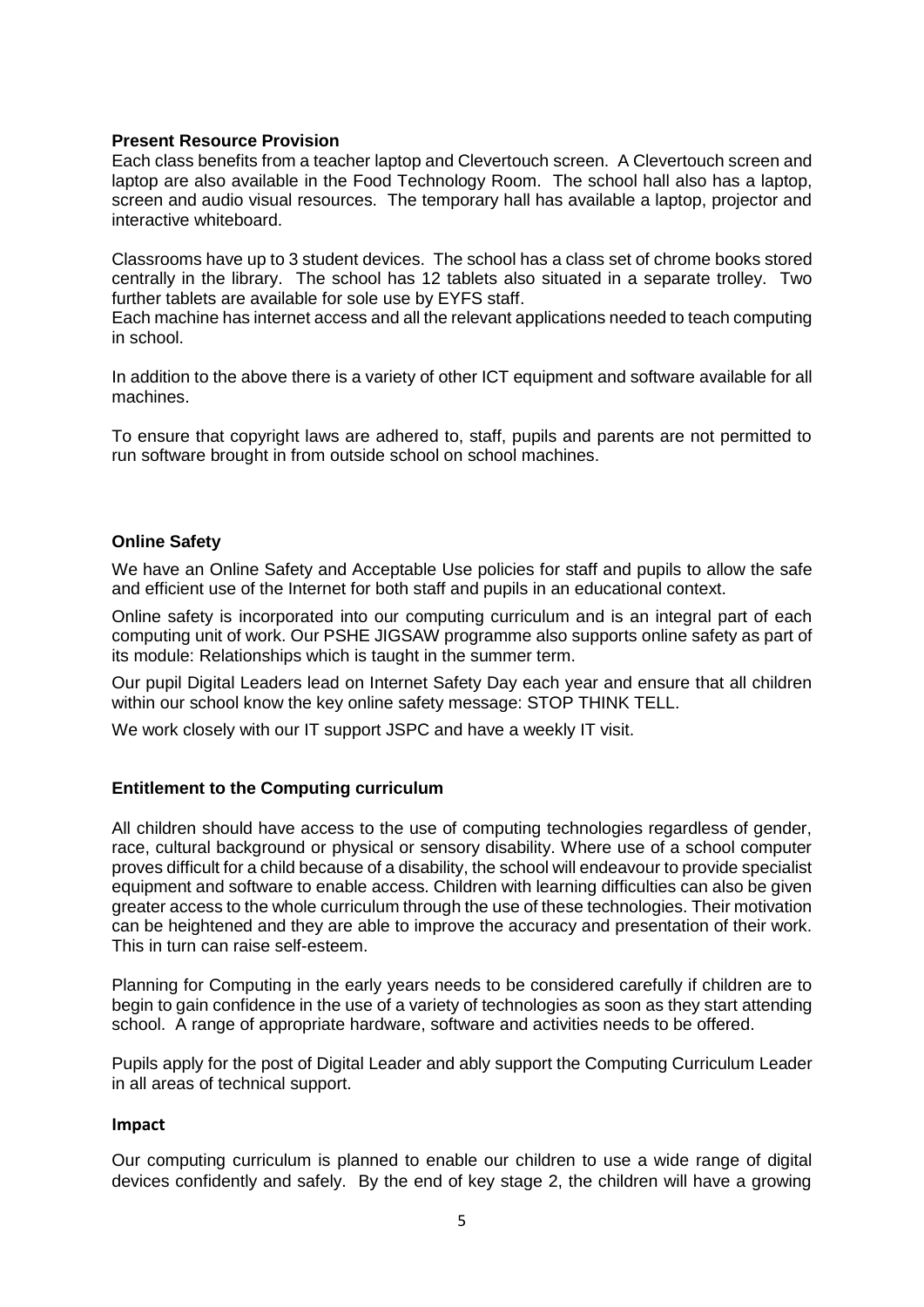confidence to apply the computational thinking concepts and approaches and the computer science concepts and approaches and be prepared for the key stage 3 curriculum.

# **Monitoring**

Monitoring and evaluation is carried out on a number of levels e.g. Class teacher, Curriculum Leader, Headteacher, Governors, Advisors and Ofsted/HMI all with the central aim of enhancing teaching and learning.

Monitoring may be through a range of methods including,

- assessment of pupils' work
- scrutiny of planning
- **•** lesson observation
- Pupil Conferencing
- Staff discussion and feedback (in line with our Feedback and Assessment Policy)

## **Assessment and record keeping**

- Through discussion and feedback, children talk enthusiastically about their computing lessons and speak about how they love learning on the computer. Children across the school articulate well about the potential risks of being online, and can talk about ways to keep safe.
- Pupils know how and why technology is used in the outside world, and in the workplace. They know about different ways that computers can be used.
- Pupils use acquired vocabulary in computing, including coding, lessons. They have the skills to use technology independently, for example accessing age-appropriate software and games in EYFS and using a range of computer software independently in KS1 and KS2.
- Governor monitoring with our subject link governor.
- Annual reporting and tracking of standards across the curriculum.
- Photo and video evidence of the pupils' practical learning.
- Foundation Assessments at the end of a unit of work.

## **Role of the Curriculum Leader**

The Computing Leader is responsible for the following:

- producing an action plan to form part of the School Strategic Development Plan and managing their curriculum area budget as part of this
- Formulation of Long term Computing Plans and Progression of Skills to ensure progression and continuity across the year groups
- Undertaking an annual audit of resources to ensure that hardware and software are kept as up-to-date as possible and that obsolete or broken machines are scrapped or repaired.